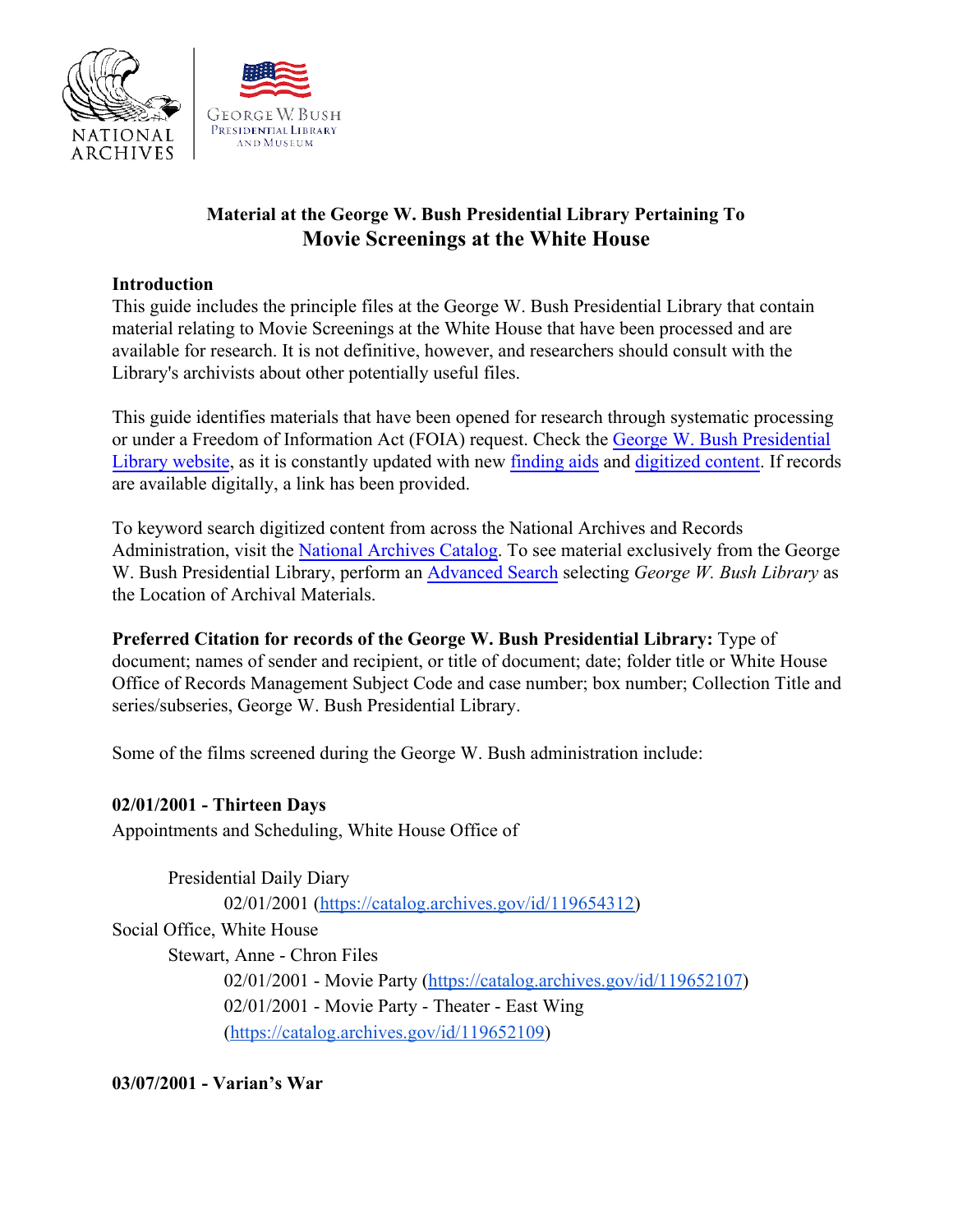Appointments and Scheduling, White House Office of Presidential Daily Diary 03/07/2001 ([https://catalog.archives.gov/id/119654324\)](https://catalog.archives.gov/id/119654324) Legislative Affairs, White House Office of Holbrook, Ashley - Event Files 03/07/2001 - Movie Viewing [\(https://catalog.archives.gov/id/119652019\)](https://catalog.archives.gov/id/119652019) Social Office, White House Event Files 02/01/2001 - Varian's War Movie Night ([https://catalog.archives.gov/id/119652057\)](https://catalog.archives.gov/id/119652057) 03/07/2001 - Movie Night (<https://catalog.archives.gov/id/119652059>) Stewart, Anne - Chron Files 03/07/2001 - Movie - Varian's War - Holocaust Film ([https://catalog.archives.gov/id/119652113\)](https://catalog.archives.gov/id/119652113)

## **03/25/2001 - The Mexican**

Appointments and Scheduling, White House Office of

Presidential Daily Diary

03/25/2001 ([https://catalog.archives.gov/id/119654330\)](https://catalog.archives.gov/id/119654330)

Counsel's Office, White House

Elwood, Courtney Simmons

Movie Night Expenses ([https://catalog.archives.gov/id/119651987\)](https://catalog.archives.gov/id/119651987)

Movie Night: "The Mexican" ([https://catalog.archives.gov/id/119651989\)](https://catalog.archives.gov/id/119651989)

#### Social Office, White House

Stewart, Anne - Chron Files 03/25/2001- Movie Night "The Mexican" ([https://catalog.archives.gov/id/119652111\)](https://catalog.archives.gov/id/119652111)

#### **04/09/2001 - 61**

Appointments and Scheduling, White House Office of Presidential Daily Diary 04/09/2001 ([https://catalog.archives.gov/id/119654336\)](https://catalog.archives.gov/id/119654336) Legislative Affairs, White House Office of Holbrook, Ashley - Event Files 04/26/2001 - Film Screening "61" ([https://catalog.archives.gov/id/119652021\)](https://catalog.archives.gov/id/119652021) Office of Laura Bush - Press Johndroe, Gordon - Chron Files 04/09/2001 - Movie Night (<https://catalog.archives.gov/id/119652007>) Social Office, White House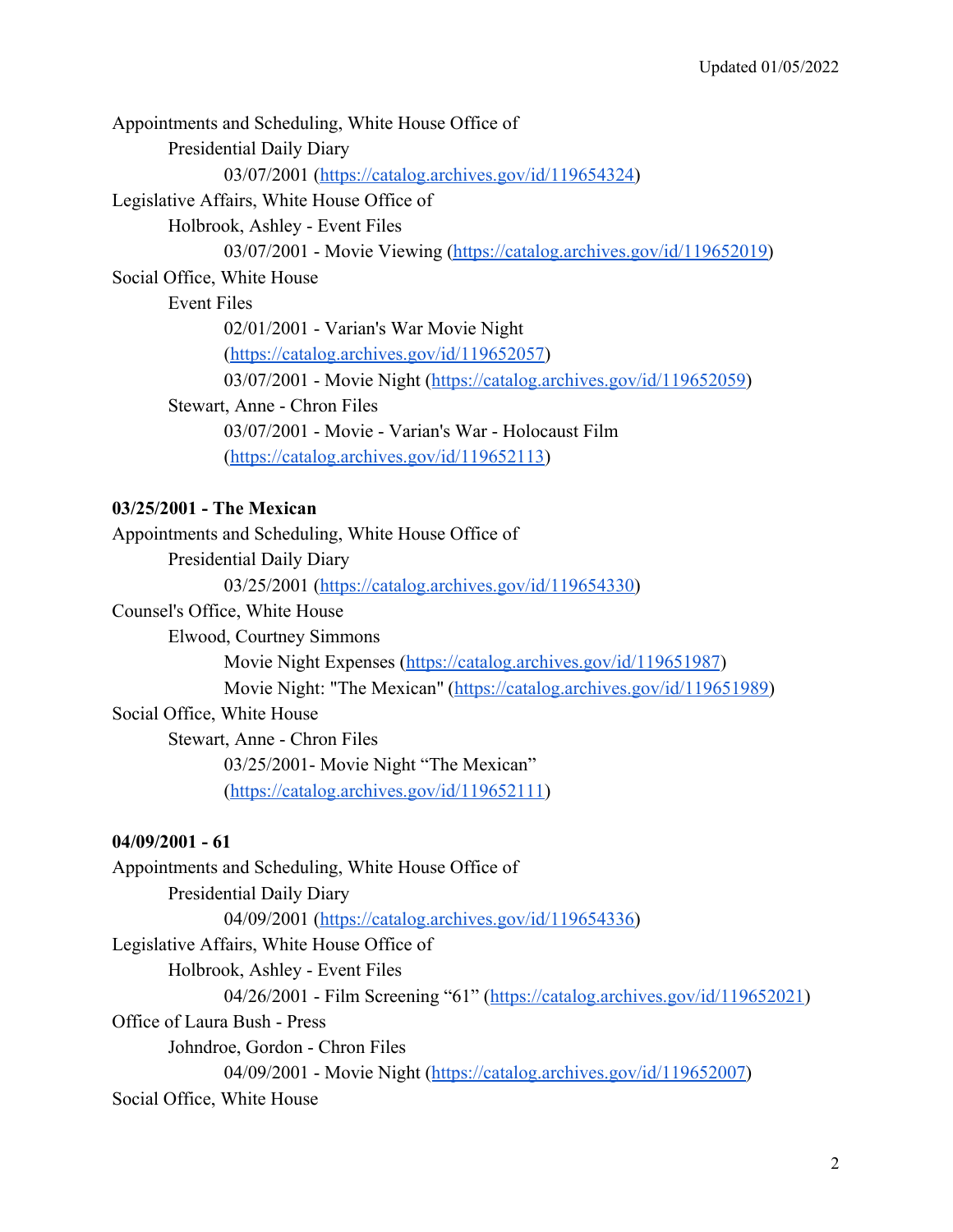| Stewart, Anne - Chron Files<br>04/09/2001 - Movie Night "61" (https://catalog.archives.gov/id/119652115) |
|----------------------------------------------------------------------------------------------------------|
| 05/16/2001 - Submerged                                                                                   |
| Appointments and Scheduling, White House Office of                                                       |
| Presidential Daily Diary                                                                                 |
| 05/16/2001 (https://catalog.archives.gov/id/119654346)                                                   |
| Legislative Affairs, White House Office of                                                               |
| Calio, Nicholas (Nick)                                                                                   |
| Submerged (https://catalog.archives.gov/id/119652013)                                                    |
| Holbrook, Ashley - Event Files                                                                           |
| 05/16/2001 - Movie - "Submerged"                                                                         |
| (https://catalog.archives.gov/id/119652023)                                                              |
| Office of Laura Bush - Press                                                                             |
| Johndroe, Gordon - Chron Files                                                                           |
| 04/09/2001 - Movie Night (https://catalog.archives.gov/id/119652007)                                     |
| Press Office, White House                                                                                |
| Healy, Erin - Subject Files                                                                              |
| White House Movie Nights (https://catalog.archives.gov/id/119652039)                                     |
| Social Office, White House                                                                               |
| Stewart, Anne - Chron Files                                                                              |
| 05/16/2001 - "Terrible Hours" Movie                                                                      |
| (https://catalog.archives.gov/id/119652117)                                                              |
| 02/26/2002 - We Were Soldiers                                                                            |

# Appointments and Scheduling, White House Office of Presidential Daily Diary 02/26/2002 ([https://catalog.archives.gov/id/119654386\)](https://catalog.archives.gov/id/119654386) Social Office, White House Fenton, Catherine (Cathy) - Chron Files 02/26/2002 - We Were Soldiers ([https://catalog.archives.gov/id/119652061\)](https://catalog.archives.gov/id/119652061) Stewart, Anne - Chron Files 02/26/2002 - Movie - "We Were Soldiers" ([https://catalog.archives.gov/id/119652121\)](https://catalog.archives.gov/id/119652121) Strategic Initiatives, White House Office of Henick, Chris We Were Soldiers ([https://catalog.archives.gov/id/119652157\)](https://catalog.archives.gov/id/119652157)

**04/23/2002 - The Rookie**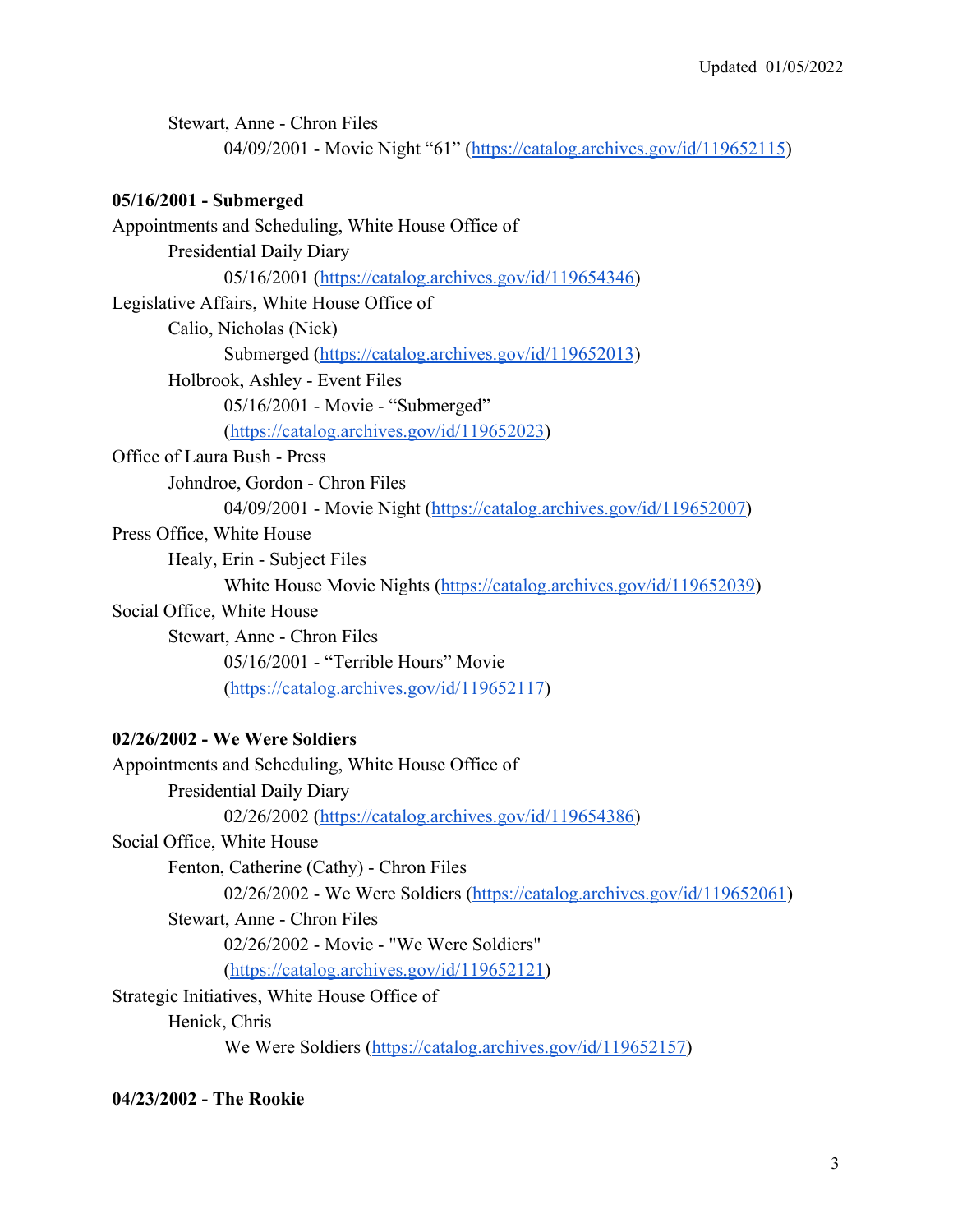| Appointments and Scheduling, White House Office of                          |
|-----------------------------------------------------------------------------|
| <b>Presidential Daily Diary</b>                                             |
| 04/23/2002 (https://catalog.archives.gov/id/24330564)                       |
| Social Office, White House                                                  |
| Figg, Jeanie - Chron Files                                                  |
| 04/23/2002 - Movie (https://catalog.archives.gov/id/119652069)              |
| Stewart, Anne - Chron Files                                                 |
| 04/23/2002 - Movie "The Rookie" (https://catalog.archives.gov/id/119652119) |
| Strategic Initiatives, White House Office of                                |
| Henick, Chris                                                               |
| The Rookie (https://catalog.archives.gov/id/119652155)                      |
|                                                                             |

# **01/10/2003 - Chicago**

Appointments and Scheduling, White House Office of Presidential Daily Diary 01/10/2003 ([https://catalog.archives.gov/id/119654412\)](https://catalog.archives.gov/id/119654412) Social Office, White House Fenton, Catherine (Cathy) - Chron Files 01/10/2003 - Dinner & Movie Night "Chicago"

([https://catalog.archives.gov/id/119652063\)](https://catalog.archives.gov/id/119652063)

# **07/21/2003 - Seabiscuit**

| Appointments and Scheduling, White House Office of                               |
|----------------------------------------------------------------------------------|
| <b>Presidential Daily Diary</b>                                                  |
| 07/21/2003 (https://catalog.archives.gov/id/119654436)                           |
| Legislative Affairs, White House Office of                                       |
| Nugent, Caroline - Event Files                                                   |
| 07/21/2003 - Screening of Seabiscuit (https://catalog.archives.gov/id/119652027) |
| Social Office, White House                                                       |
| Fenton, Catherine (Cathy) - Chron Files                                          |
| 07/21/2003 - Seabiscuit Movie Party                                              |
| (https://catalog.archives.gov/id/119652065)                                      |
| Huddleston, Caroline - Chron Files                                               |
| 07/21/2003 - Seabiscuit (https://catalog.archives.gov/id/119652073)              |
| Strategic Initiatives, White House Office of                                     |
| Goergen, Barbara Jo (BJ)                                                         |
| $07/22/2003$ - Seabiscuit [1] (https://catalog.archives.gov/id/119652147)        |
| $07/22/2003$ - Seabiscuit [2] (https://catalog.archives.gov/id/119652149)        |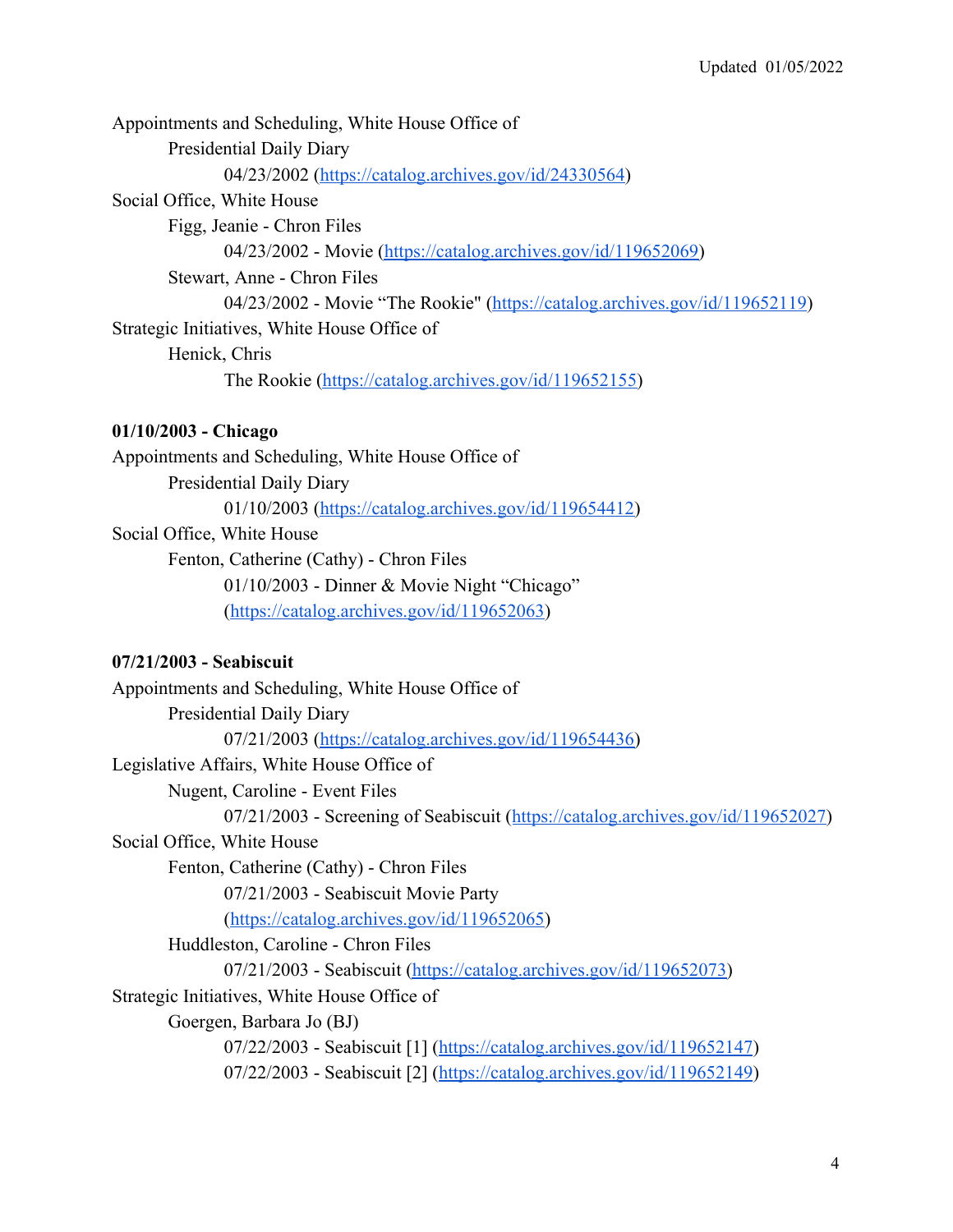#### **09/10/2003 - Twin Towers**

Social Office, White House

Fenton, Catherine (Cathy) - Chron Files

09/10/2003 - Buffet and Movie Night "Twin Towers"

([https://catalog.archives.gov/id/119652067\)](https://catalog.archives.gov/id/119652067)

Huddleston, Caroline - Chron Files

09/10/2003 - Twin Towers Movie [\(https://catalog.archives.gov/id/119652075](https://catalog.archives.gov/id/119652075))

#### **06/08/2005 - Cinderella Man**

Appointments and Scheduling, White House Office of Presidential Daily Diary 06/08/2005 ([https://catalog.archives.gov/id/119654470\)](https://catalog.archives.gov/id/119654470) Legislative Affairs, White House Office of General Files 06/08/2005 - Screening of Cinderella Man ([https://catalog.archives.gov/id/119652017\)](https://catalog.archives.gov/id/119652017) Social Office, White House DeCamp, Mary (Missy) - Chron Files 06/08/2005 - Cinderella Man Screening and Dinner ([https://catalog.archives.gov/id/119652043\)](https://catalog.archives.gov/id/119652043) 06/08/2005 - Movie - Cinderella Man ([https://catalog.archives.gov/id/119652045\)](https://catalog.archives.gov/id/119652045)

Turner, Tanya - Chron Files 06/08/2005 - Dinner/Movie (<https://catalog.archives.gov/id/119652125>)

#### **12/16/2005 - The Chronicles of Narnia: The Lion, The Witch, and The Wardrobe**

Photo Office, White House

Photographs Related to the George W. Bush Administration, 1/20/2001 - 1/20/2009 Students and Their Mentors from Everybody Wins! DC Join Mrs. Laura Bush and her Mother, Mrs. Jenna Welch in the White House Theater ([https://catalog.archives.gov/id/7431317\)](https://catalog.archives.gov/id/7431317)

#### **02/22/2006 - Glory Road**

Appointments and Scheduling, White House Office of Presidential Daily Diary 02/22/2006 ([https://catalog.archives.gov/id/119654480\)](https://catalog.archives.gov/id/119654480) Legislative Affairs, White House Office of Nugent, Caroline - Event Files

02/22/2006 - Glory Road Dinner and Screening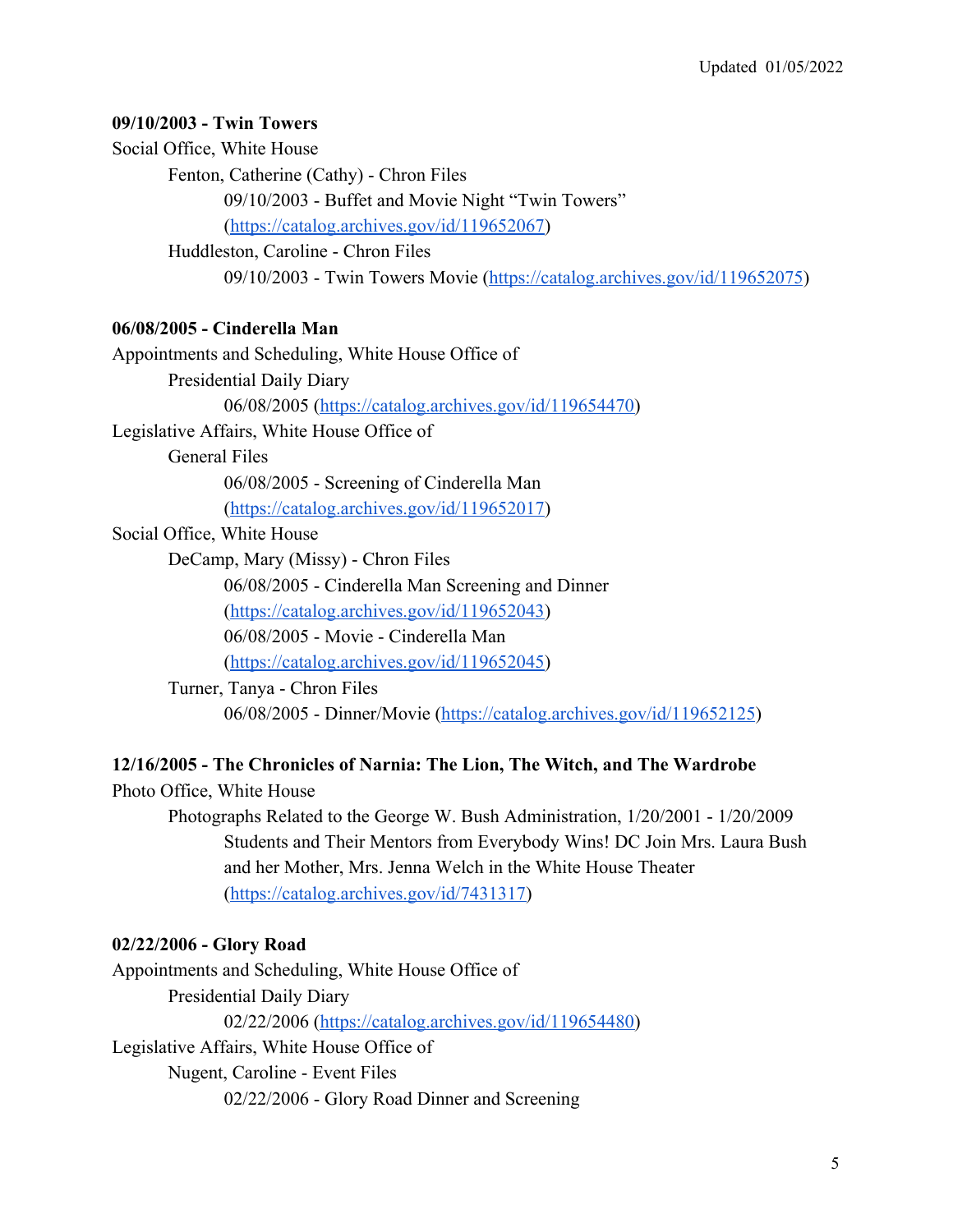([https://catalog.archives.gov/id/119652029\)](https://catalog.archives.gov/id/119652029) Social Office, White House DeCamp, Mary (Missy) - Chron Files 02/22/2006 - Screening - Glory Road ([https://catalog.archives.gov/id/119652047\)](https://catalog.archives.gov/id/119652047) Huddleston, Caroline - Chron Files 02/22/2006 - Dinner and Screening of "Glory Road" [1] ([https://catalog.archives.gov/id/119652077\)](https://catalog.archives.gov/id/119652077) 02/22/2006 - Dinner and Screening of "Glory Road" [2] ([https://catalog.archives.gov/id/119652079\)](https://catalog.archives.gov/id/119652079) 02/22/2006 - Glory Road Screening ([https://catalog.archives.gov/id/119652081\)](https://catalog.archives.gov/id/119652081) Zantzinger, Amy - Chron Files 02/22/2006 - Glory Road Dinner and Movie [1] ([https://catalog.archives.gov/id/119652127\)](https://catalog.archives.gov/id/119652127) 02/22/2006 - Glory Road Dinner and Movie [2] ([https://catalog.archives.gov/id/119652129\)](https://catalog.archives.gov/id/119652129)

# **04/05/2006 - Voyage to Kure**

| Appointments and Scheduling, White House Office of                      |
|-------------------------------------------------------------------------|
| <b>Presidential Daily Diary</b>                                         |
| 04/05/2006 (https://catalog.archives.gov/id/24330906)                   |
| Office of Laura Bush - Chief of Staff                                   |
| McBride, Anita - Chron Files                                            |
| 04/05/2006 - Voyage to Kure (https://catalog.archives.gov/id/119651991) |
| Social Office, White House                                              |
| DeCamp, Mary (Missy) - Chron Files                                      |
| 04/05/2006 - Voyage to Kure (https://catalog.archives.gov/id/119652049) |
| Irons, A. Kate - Chron Files                                            |
| 04/05/2006 - Voyage to Kure Dinner and Screening                        |
| (https://catalog.archives.gov/id/119652083)                             |
| Zantzinger, Amy - Chron Files                                           |
| 04/05/2006 - Screening Oceans Film "Voyage to Kure"                     |
| (https://catalog.archives.gov/id/119652131)                             |
|                                                                         |
| 05/30/2006 - United 93                                                  |

Appointments and Scheduling, White House Office of Presidential Daily Diary 05/30/2006 ([https://catalog.archives.gov/id/119654488\)](https://catalog.archives.gov/id/119654488)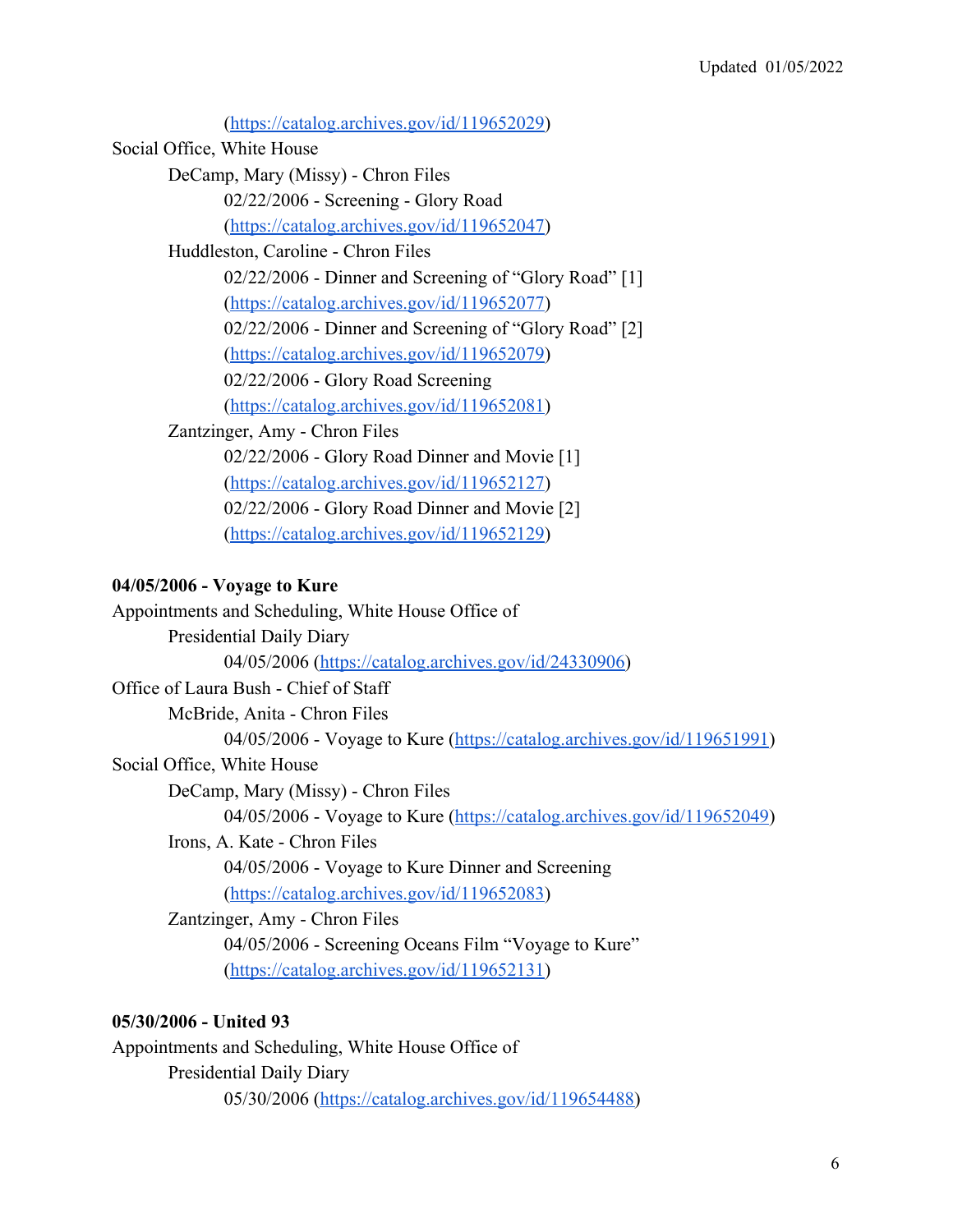Public Liaison, White House Office of Cram, Julie - Chron Files 05/30/2006 - Flight 93 Screening [\(https://catalog.archives.gov/id/119652041](https://catalog.archives.gov/id/119652041)) Social Office, White House DeCamp, Mary (Missy) - Chron Files 05/30/2006 - United 93 Screening [\(https://catalog.archives.gov/id/119652051](https://catalog.archives.gov/id/119652051)) Irons, A. Kate - Chron Files 05/30/2006 - Screening of "United 93" ([https://catalog.archives.gov/id/119652085\)](https://catalog.archives.gov/id/119652085) Zantzinger, Amy - Chron Files 05/30/2006 - Screening - "Flight 93" ([https://catalog.archives.gov/id/119652133\)](https://catalog.archives.gov/id/119652133) **06/11/2006 - Broken Trail** Appointments and Scheduling, White House Office of Presidential Daily Diary 06/11/2006 ([https://catalog.archives.gov/id/24330920\)](https://catalog.archives.gov/id/24330920) Legislative Affairs, White House Office of Consolvo, Brandon Broken Trail - Sunday, 06/11/2006 - Screening & Dinner - Theater & Bookseller's Area [\(https://catalog.archives.gov/id/119652015](https://catalog.archives.gov/id/119652015)) Office of Laura Bush - Chief of Staff McBride, Anita - Chron Files 06/11/2006 - "Broken Trail" Screening ([https://catalog.archives.gov/id/119651993\)](https://catalog.archives.gov/id/119651993) Social Office, White House DeCamp, Mary (Missy) - Chron Files 06/11/2006 - Broken Trail (<https://catalog.archives.gov/id/119652053>) Irons, A. Kate - Chron Files 06/11/2006 - Screening of Broken Trail ([https://catalog.archives.gov/id/119652053\)](https://catalog.archives.gov/id/119652053) Zantzinger, Amy - Chron Files 06/11/2006 - Broken Trail Screening and Dinner ([https://catalog.archives.gov/id/119652135\)](https://catalog.archives.gov/id/119652135) **10/29/2006 - Children of Glory**

Appointments and Scheduling, White House Office of Presidential Daily Diary 10/29/2006 ([https://catalog.archives.gov/id/119654496\)](https://catalog.archives.gov/id/119654496)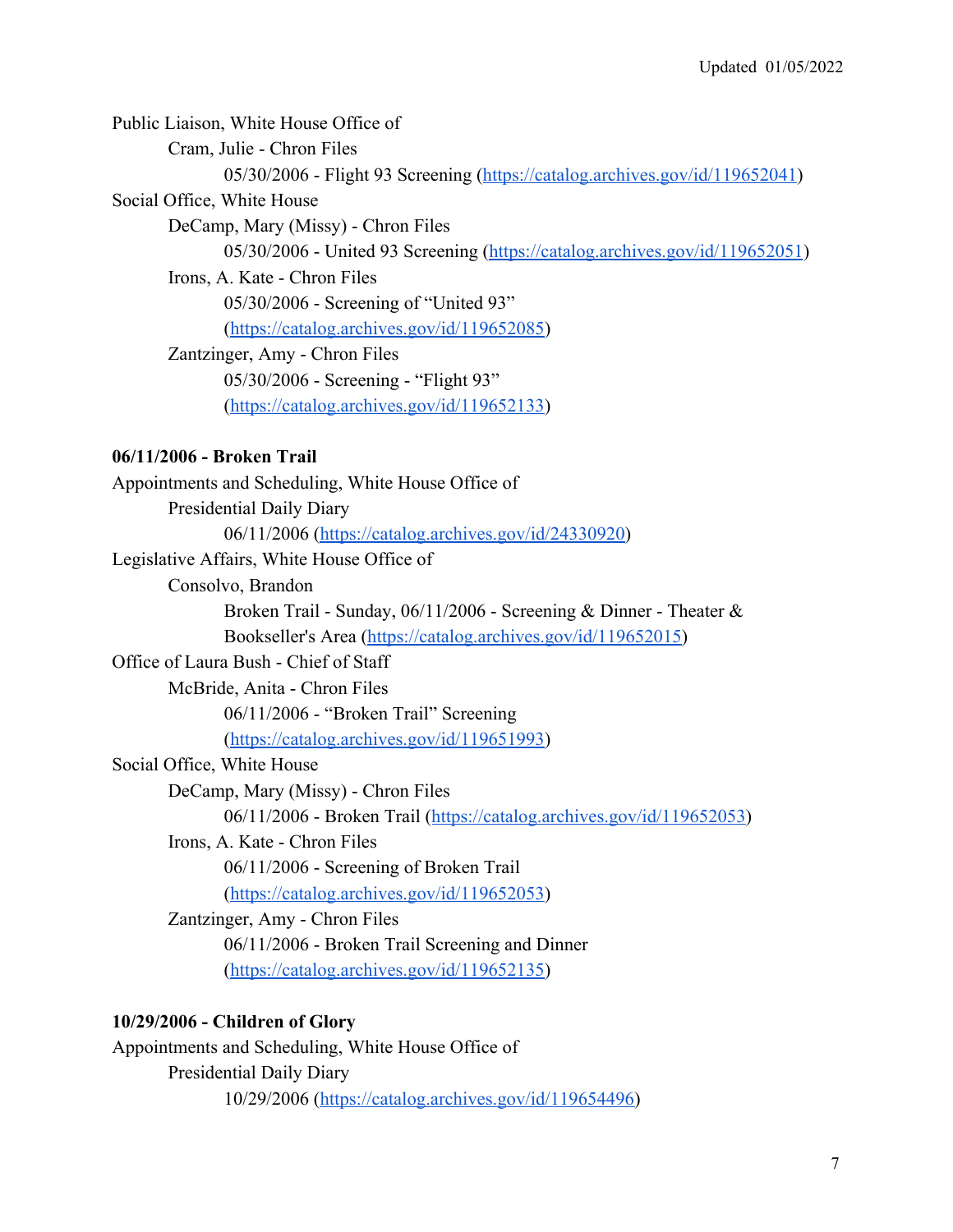Office of Laura Bush - Chief of Staff

McBride, Anita - Chron Files

10/29/2006 - Children of Glory Hungarian Dinner & Movie Screening ([https://catalog.archives.gov/id/119651995\)](https://catalog.archives.gov/id/119651995)

#### Social Office, White House

DeCamp, Mary (Missy) - Chron Files

10/29/2006 - Children of Glory Dinner & Screening

([https://catalog.archives.gov/id/119652055\)](https://catalog.archives.gov/id/119652055)

Irons, A. Kate - Chron Files

10/29/2006 - Dinner and Screening of "Children of Glory" [1] ([https://catalog.archives.gov/id/119652089\)](https://catalog.archives.gov/id/119652089)

10/29/2006 - Dinner and Screening of "Children of Glory" [2]

([https://catalog.archives.gov/id/119652079\)](https://catalog.archives.gov/id/119652079)

Zantzinger, Amy - Chron Files

10/29/2006 - Dinner and Screening "Children of Glory" ([https://catalog.archives.gov/id/119652137\)](https://catalog.archives.gov/id/119652137)

#### **01/31/2007 - Charlotte's Web**

Photo Office, White House

Mrs. Laura Bush Attends a Movie Screening at the White House with Girl Scouts from Local Troops (<https://catalog.archives.gov/id/171487131>)

#### **02/19/2007 - Amazing Grace**

Appointments and Scheduling, White House Office of Presidential Daily Diary 02/19/2007 ([https://catalog.archives.gov/id/119654506\)](https://catalog.archives.gov/id/119654506) Legislative Affairs, White House Office of Nugent, Caroline - Event Files 02/19/2007 - Screening of Amazing Grace ([https://catalog.archives.gov/id/119652031\)](https://catalog.archives.gov/id/119652031) Office of Laura Bush - Chief of Staff McBride, Anita - Chron Files 02/19/2007 - Screening of Amazing Grace ([https://catalog.archives.gov/id/119651997\)](https://catalog.archives.gov/id/119651997) Office of Laura Bush - Projects and Policy Harder, Cherie - Chron Files 02/23/2007 - Screening: Amazing Grace ([https://catalog.archives.gov/id/119652011\)](https://catalog.archives.gov/id/119652011) Social Office, White House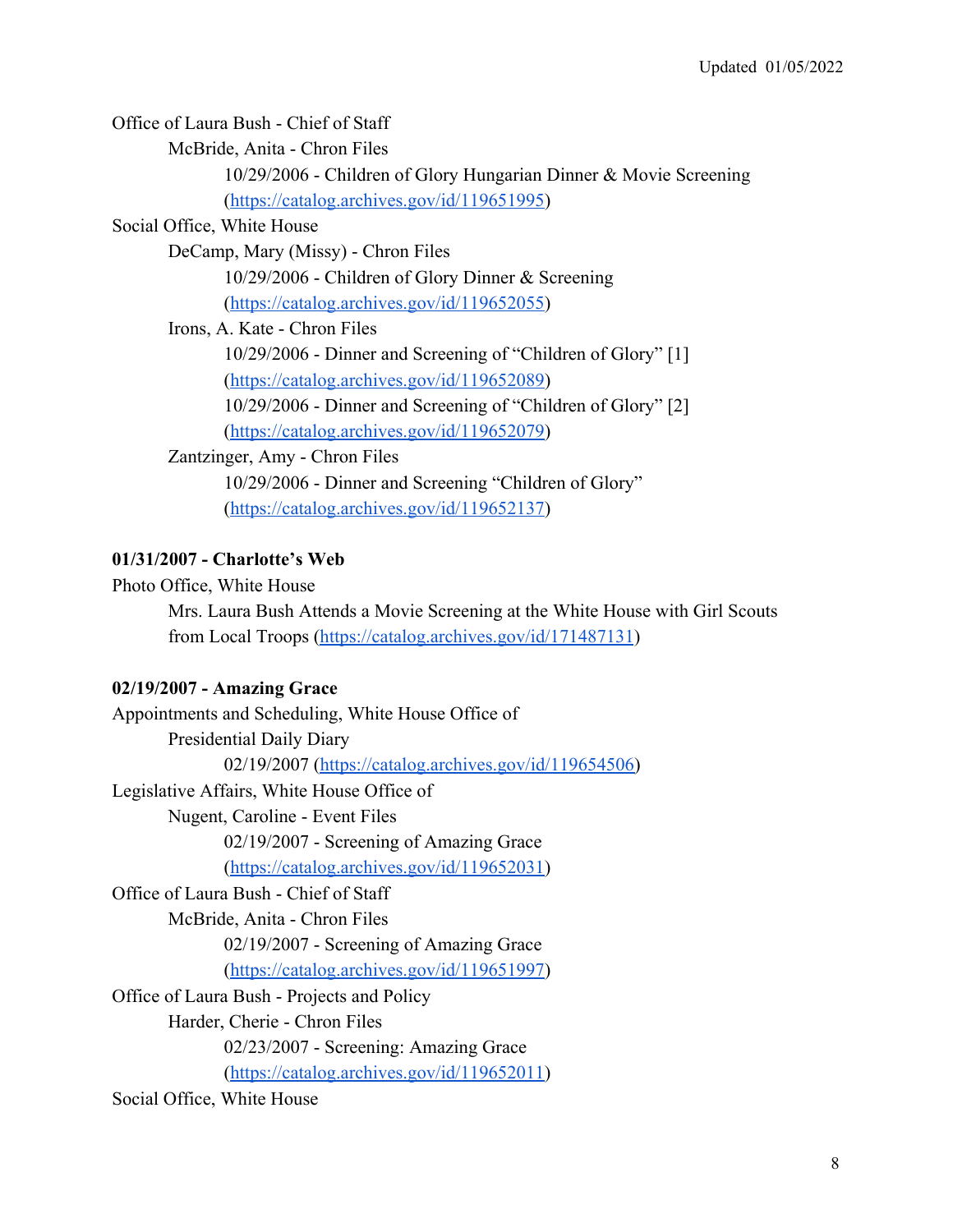Irons, A. Kate - Chron Files 02/09/2007 - Screening of Amazing Grace ([https://catalog.archives.gov/id/119651997\)](https://catalog.archives.gov/id/119651997) Zantzinger, Amy - Chron Files 02/19/2007 - Screening of Amazing Grace ([https://catalog.archives.gov/id/119652139\)](https://catalog.archives.gov/id/119652139)

#### **09/16/2007 - The Kite Runner**

Appointments and Scheduling, White House Office of Presidential Daily Diary 09/16/2007 ([https://catalog.archives.gov/id/119654520\)](https://catalog.archives.gov/id/119654520) Office of Laura Bush - Chief of Staff McBride, Anita - Chron Files 09/16/2007 - Kite Runner Screening ([https://catalog.archives.gov/id/119651999\)](https://catalog.archives.gov/id/119651999) Social Office, White House Hargraves, Catherine (Cathy) - Chron Files 09/16/2007 - Dinner and Movie Screening - Kite Runner ([https://catalog.archives.gov/id/119652071\)](https://catalog.archives.gov/id/119652071) Thornton, Dorothy (Dori) - Chron Files 09/16/2007 - Dinner and Screening of The Kite Runner ([https://catalog.archives.gov/id/119652123\)](https://catalog.archives.gov/id/119652123) Zantzinger, Amy - Chron Files 09/16/2007 - Dinner and Screening of The Kite Runner ([https://catalog.archives.gov/id/119652141\)](https://catalog.archives.gov/id/119652141) **10/11/2007 - Ballou**

Legislative Affairs, White House Office of Nugent, Caroline - Event Files 10/11/2007 - Mrs. Bush's Screening of Ballou ([https://catalog.archives.gov/id/119652033\)](https://catalog.archives.gov/id/119652033) Office of Laura Bush - Chief of Staff McBride, Anita - Chron Files 10/11/2007 - Ballou Screening [\(https://catalog.archives.gov/id/119652001](https://catalog.archives.gov/id/119652001)) Office of Laura Bush - Projects and Policy Hagar, Leslie DVD - Ballou High School Screening 10/11/2007 ([https://catalog.archives.gov/id/119652009\)](https://catalog.archives.gov/id/119652009)

Social Office, White House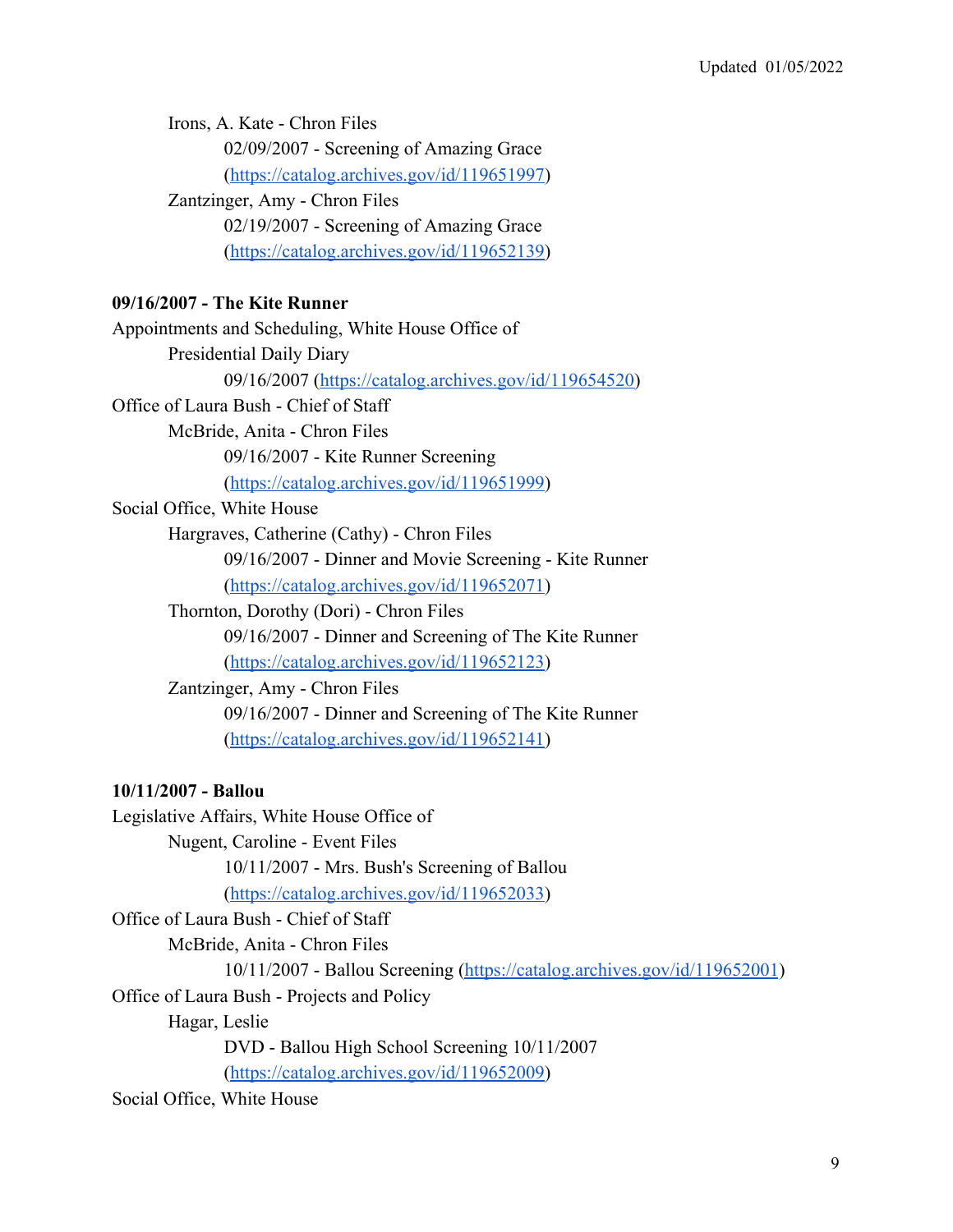Irons, A. Kate - Chron Files 10/11/2007 - Film Screening of Ballou ([https://catalog.archives.gov/id/119652095\)](https://catalog.archives.gov/id/119652095) Zantzinger, Amy - Chron Files

10/11/2007 - Screening of Ballou ([https://catalog.archives.gov/id/119652143\)](https://catalog.archives.gov/id/119652143)

#### **03/30/2008 - Horton Hears a Who**

Social Office, White House Jackson, Sally - Chron Files 03/30/2008 - Movie Screening: Horton Hears a Who ([https://catalog.archives.gov/id/119652097\)](https://catalog.archives.gov/id/119652097)

#### **07/27/2008 - The Perfect Game**

Appointments and Scheduling, White House Office of Presidential Daily Diary 07/27/2008 ([https://catalog.archives.gov/id/119654528\)](https://catalog.archives.gov/id/119654528) Legislative Affairs, White House Office of Nugent, Caroline - Event Files 07/27/2008 - Screening of The Perfect Game and Dinner ([https://catalog.archives.gov/id/119652037\)](https://catalog.archives.gov/id/119652037) Office of Laura Bush - Chief of Staff McBride, Anita - Chron Files 07/27/2008 - "The Perfect Game" Movie Screening ([https://catalog.archives.gov/id/119652003\)](https://catalog.archives.gov/id/119652003) Social Office, White House Jackson, Sally - Chron Files 07/26/2008 - Movie Screening - "The Perfect Game" ([https://catalog.archives.gov/id/119652099\)](https://catalog.archives.gov/id/119652099) Zantzinger, Amy - Chron Files 07/27/2008 - Screening of The Perfect Game and Dinner ([https://catalog.archives.gov/id/119652145\)](https://catalog.archives.gov/id/119652145) Strategic Initiatives, White House Office of Sherzer, David - Presidential Schedules 07/26/2008 - Perfect Game [\(https://catalog.archives.gov/id/119652159](https://catalog.archives.gov/id/119652159))

## **01/04/2009 - The Tale of Despereaux**

Social Office, White House Jackson, Sally - Chron Files [01/04/2009 -] Tales of Despereaux (<https://catalog.archives.gov/id/119652103>)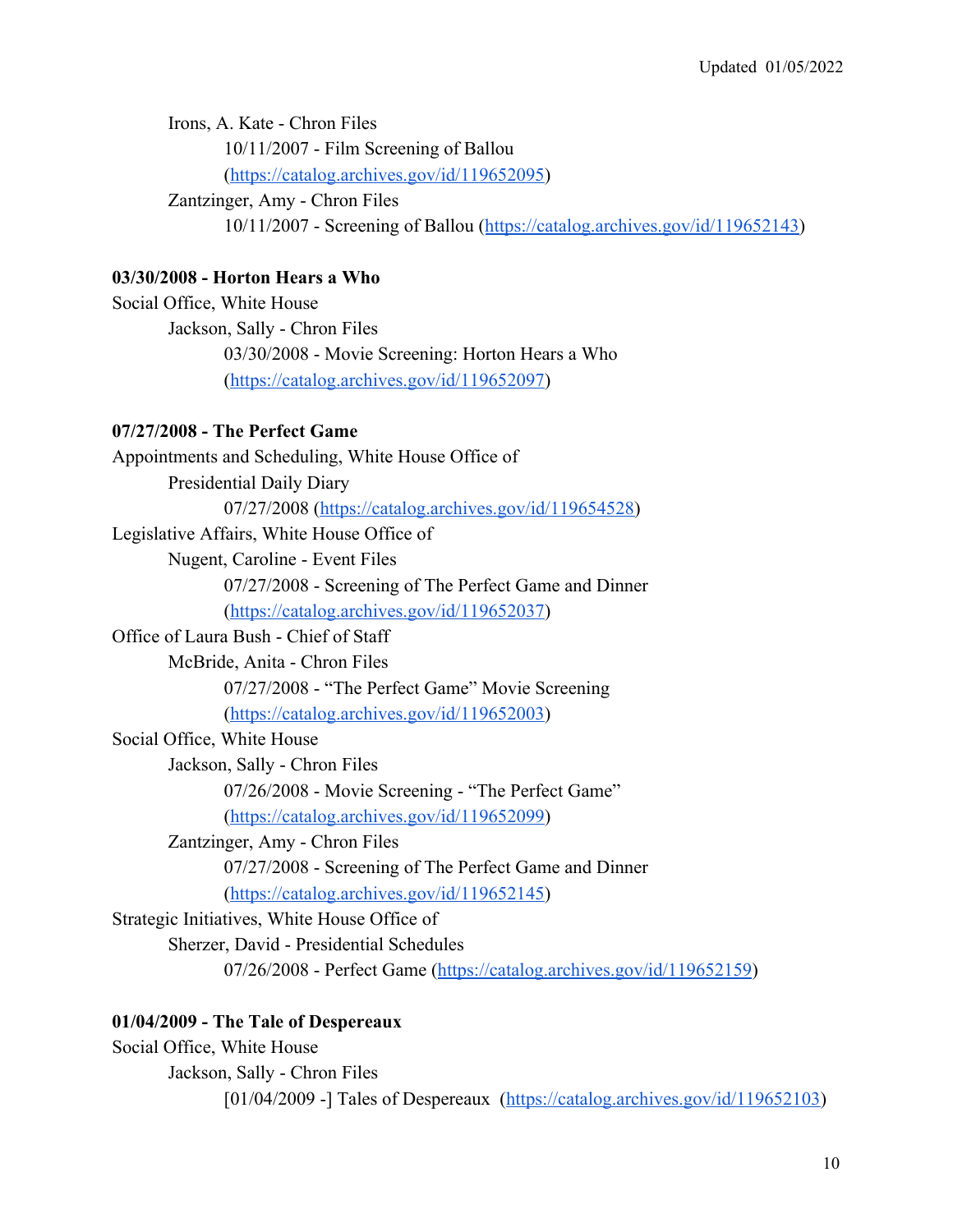01/04/2009 - Movie Screening: Tales of Despereaux ([https://catalog.archives.gov/id/119652101\)](https://catalog.archives.gov/id/119652101)

#### **01/10/2009 - Marley and Me**

Social Office, White House

Jackson, Sally - Chron Files

01/10/2009 at 2PM - Movie Screening: Marley and Me ([https://catalog.archives.gov/id/119652105\)](https://catalog.archives.gov/id/119652105)

This is not an exhaustive list of films viewed by the President or First Lady. For more information, please see the related Freedom of Information Act (FOIA) Requests below.

#### **Materials processed under FOIA**

These records are located in the White House Office of Records Management (ORM) or Staff Member Office Files (SMOF) materials. However, these records were processed as part of a FOIA request, as submitted by a researcher.

#### *Entire FOIAs related to Movies Screened at the White House* **2015-0140-F**

Films Screened by President George W. Bush (from Staff Member Office Files)

## **2017-0009-F**

 Films Screened by President George W. Bush from the White House Office of Records Management

# **2017-0011-F**

Photographs of White House Movie Screening on February 1, 2001

#### **2017-0012-F**

Photos of the White House Movie Screening of Varian's War on March 7, 2001

# **2017-0016-F**

Photos of the White House Movie Screening of Submerged on May 16, 2001

# **2017-0017-F**

Photos of the White House Movie Screening of The Rookie on April 23, 2002

# **2017-0019-F**

Photos of the White House Movie Screening of Seabiscuit on July 21, 2003

# **2017-0020-F**

Photos of the White House Movie Screening of Twin Towers on September 10, 2003

# **2017-0021-F**

Photos of the White House Movie Screening of Cinderella Man on June 8, 2005

# **2017-0026-F**

Photos of the White House Movie Screening of Glory Road on February 22, 2006

# **2017-0027-F**